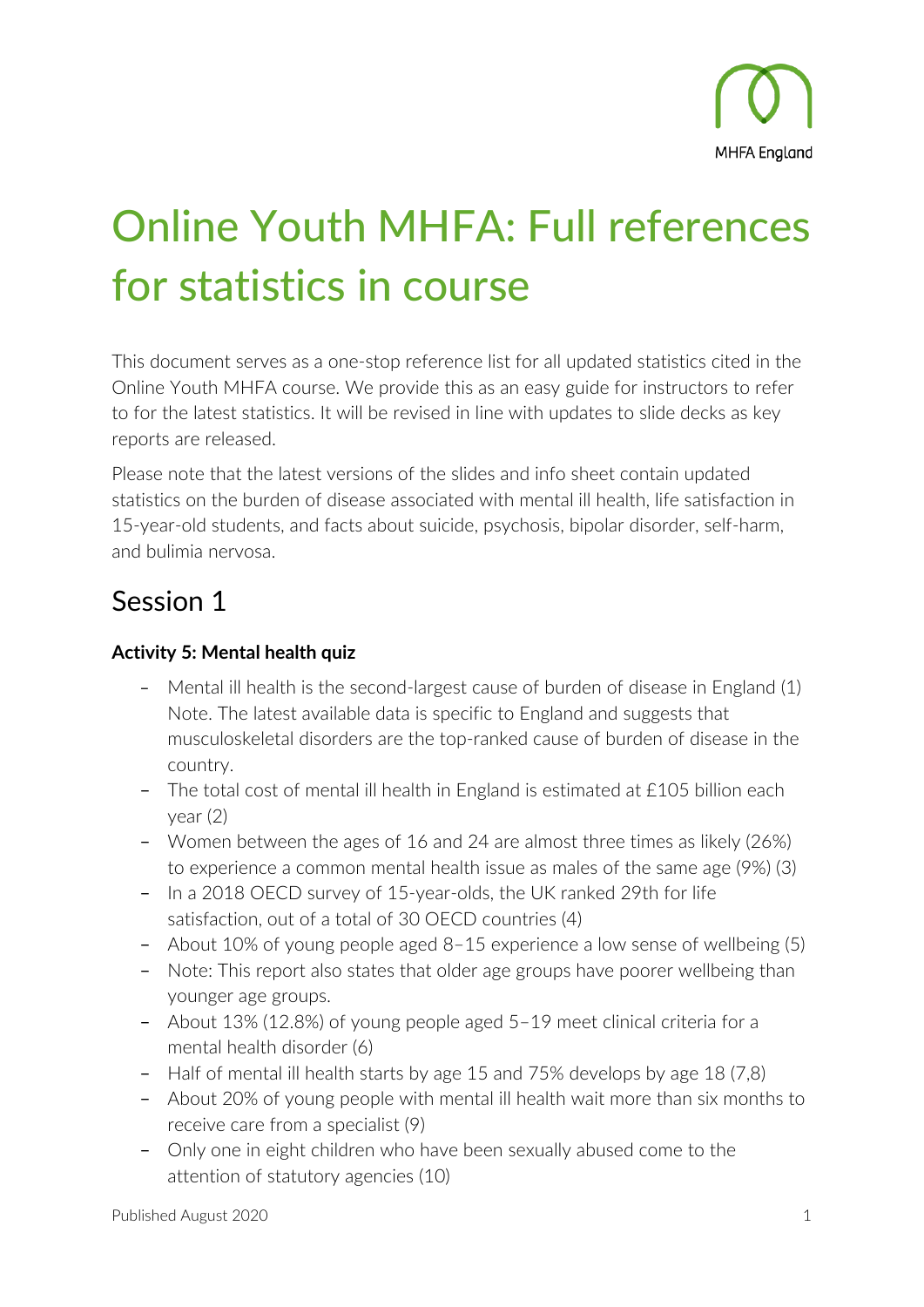

- Black people are up to 3 times more likely than White British people to access mental health treatment for a first episode of psychosis through the police or criminal justice system (11)
- In an average classroom, ten children will have witnessed their parents separate, eight will have experienced severe physical violence, sexual abuse or neglect, one will have experienced the death of a parent, and seven will have been bullied (12)
- Up to 25% of teenagers have experienced physical violence in their intimate partner relationships (13–16)
- Mental health issues are more likely to affect young people who identify as LGBT+ than those who do not (17–21)

## **Activity 6: Risk factors for poor mental health**

- Girls are more likely to experience cyberbullying than boys (17,22,23)
- 21.2% of young people aged 11–19 report being cyberbullied in the past year (17)
- Cyberbullying-related contacts to ChildLine up by 12% (24)

# Session 2

## **Activity 10: What is depression?**

- In 2017, 0.3% of 5–10 year old children met clinical criteria for depression, as did 2.7% of 11–16 year olds and 4.8% of 17–19 year olds (25)
- Major depression is more common in females than in males (25)
- Symptoms of depression are more common and severe in young people who identify as LGBT+ than in those who do not (18,21,26)
- Up to 90% of children and young people recover from depression within the first year (27)
- Often co-occurs with other mental health issues (28,29)

## **Activity 11: What is anxiety?**

- 7.2% of 5–19 year olds experience an anxiety condition (25)
- In 2017, 3.9% of 5–10 year old children had an anxiety disorder, as did 7.5% of 11–16 year olds and 13.1% of 17-19 year olds (25)
- Adolescents who identify as LGBT+ are at increased risk of anxiety disorders (30,31)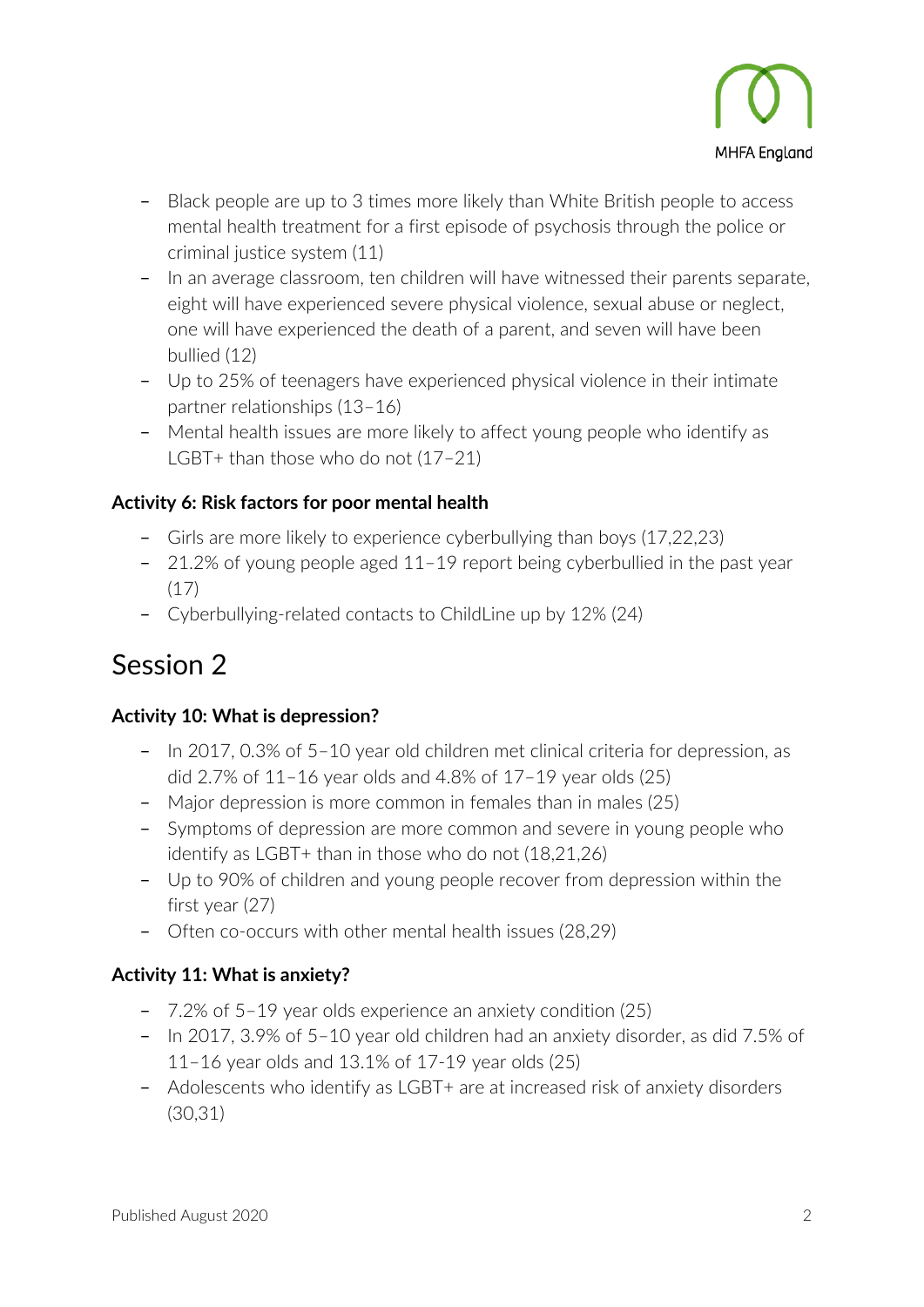

# Session 3

## **Activity 13: About suicide**

– In 2018 there were 6,154 suicides in Great Britain. This means more than 16 people per day took their life. It is estimated that 10–25 times that number attempted suicide (32,33)

Note: These statistics refer specifically to Great Britain. The figures were calculated using data from supplementary tables released as part of the ONS's 'Suicides in the UK: 2018 registrations' report and adding together the 2018 suicide figures from England, Scotland, and Wales. This was done to ensure that suicide statistics remained consistent and comparable across MHFA England's entire product portfolio.

Note: 2018 saw a change in the standard of proof used by coroners in England and Wales around ruling deaths as suicides. In England and Wales, all deaths caused by suicide are certified by a coroner. In July 2018, the standard of proof used by coroners to determine whether a death was caused by suicide was lowered to the 'civil standard' (i.e. balance of probabilities), where previously a 'criminal standard' was applied (i.e. beyond all reasonable doubt). The change does not affect Northern Ireland or Scotland. It is likely that lowering the standard of proof will result in an increased number of deaths recorded as suicide. It is not yet possible to establish whether the higher number of recorded suicide deaths are a result of this change. Further information is available from (32)

- In 2017, 682 people aged 10–29 died by suicide in England and Wales (32)
- 75% of suicides are by males; suicide is the most common cause of death for those aged 10–19 (1,32)
- 43% of people aged under 20 are not in contact with health care, social care, or justice services at any time before their death by suicide (34)
- 26.8% of 16–24 year olds have had thoughts of suicide in their lifetime; 9% have attempted suicide (3)
- 11–32% of young people who identify as LGBT+ have attempted suicide in their lifetime (20,26,35)
- ChildLine counselling about suicidal thoughts and feelings reached the highest ever levels, with 24,549 sessions in 2017/18 (36)

## **Activity 15: What is psychosis?**

– Psychosis usually first emerges in young people between the ages of 15 and 30 (37)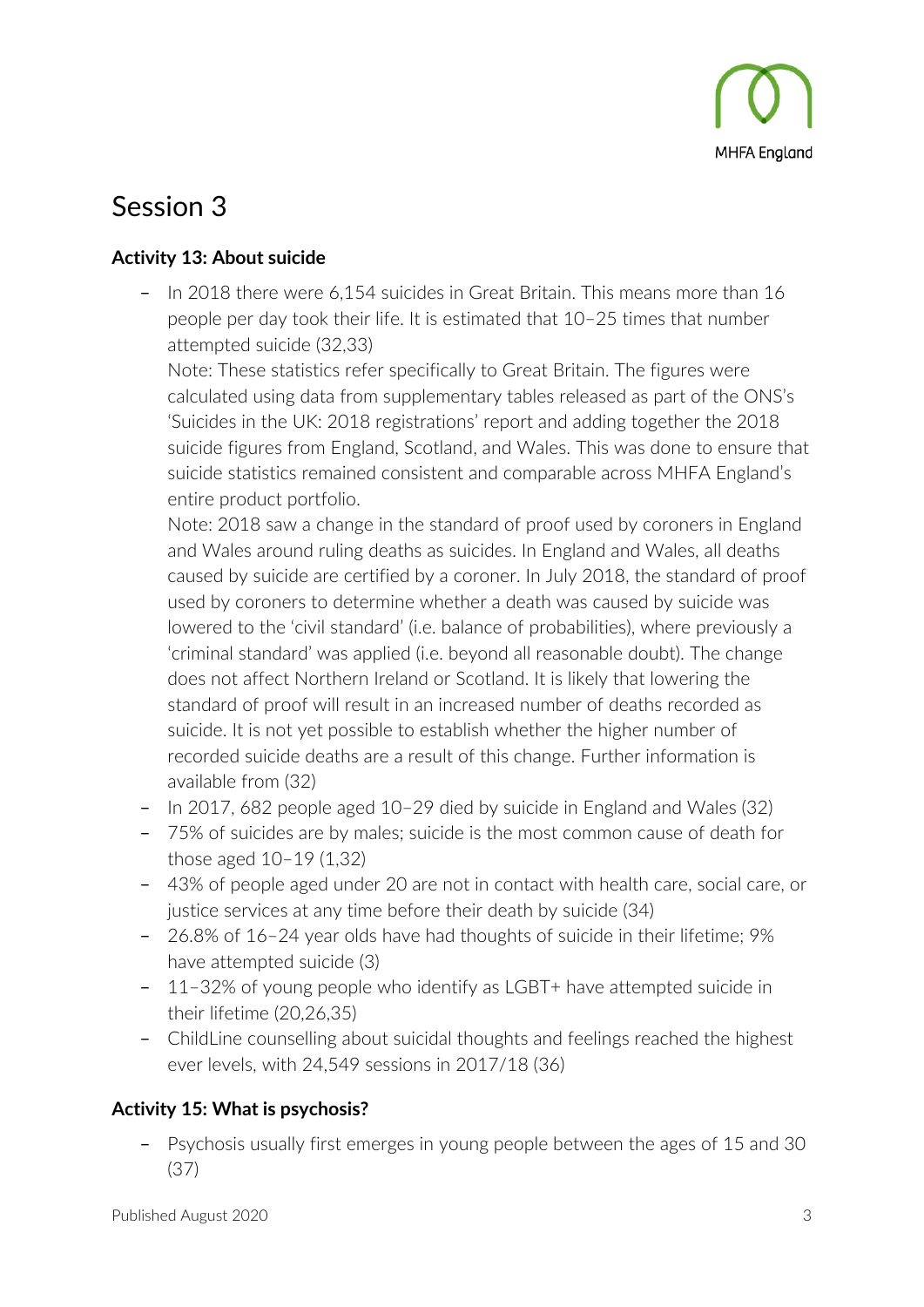

- 6% of the population say they have experienced at least one symptom of psychosis, such as delusions or hallucinations (3)
- Research suggests that 9.8% of children and young people have experienced symptoms of psychosis (38)
- Young people from BAME and migrant backgrounds are more likely to show developmental difficulties associated with psychosis and develop psychotic disorders later in life (39,40)
- 38% of people recover after a first episode of psychosis, and symptoms improve for 58% of people (41) Note: This research reviewed rates of remission and recovery for people with first episode psychosis in 79 studies from around the world. It found that 58% of patients with first episode psychosis met criteria for remission (i.e. symptom improvement) over an average of 5.5 years, and 38% met criteria for recovery over an average of 7.2 years
- Recovery is more likely if psychotic episodes are treated early (42)
- Average age of onset of schizophrenia is lower in men (37,43–45)
- 10 years after diagnosis of schizophrenia:
	- 25% of people recovered completely
	- 25% improved, with very few relapses
	- 25% improved but needed significant ongoing support
	- 15% had chronic illness with repeated relapses
	- 10% died, usually due to suicide (46)
- Bipolar disorder often starts between adolescence and mid-30s (47,48)

# Session 4

## **Activity 18: What is self-harm?**

- About 18% of students aged 12–17 report self-harming at some point in their life (49)
- It's more common in veterans, young people, women, members of LGBT+ community, prisoners, asylum seekers, and those who've been abused (50)
- 25.7% of women and 9.7% of men aged 16–24 report having self-harmed at some point in their life (3)
- 18,778 children and young people were admitted to hospital for self-harm in England and Wales in 2015/16, a 14% rise from 2013/14 (51)
- Self-harming behaviours can begin at any age, but commonly start between ages 13 and 15 (52)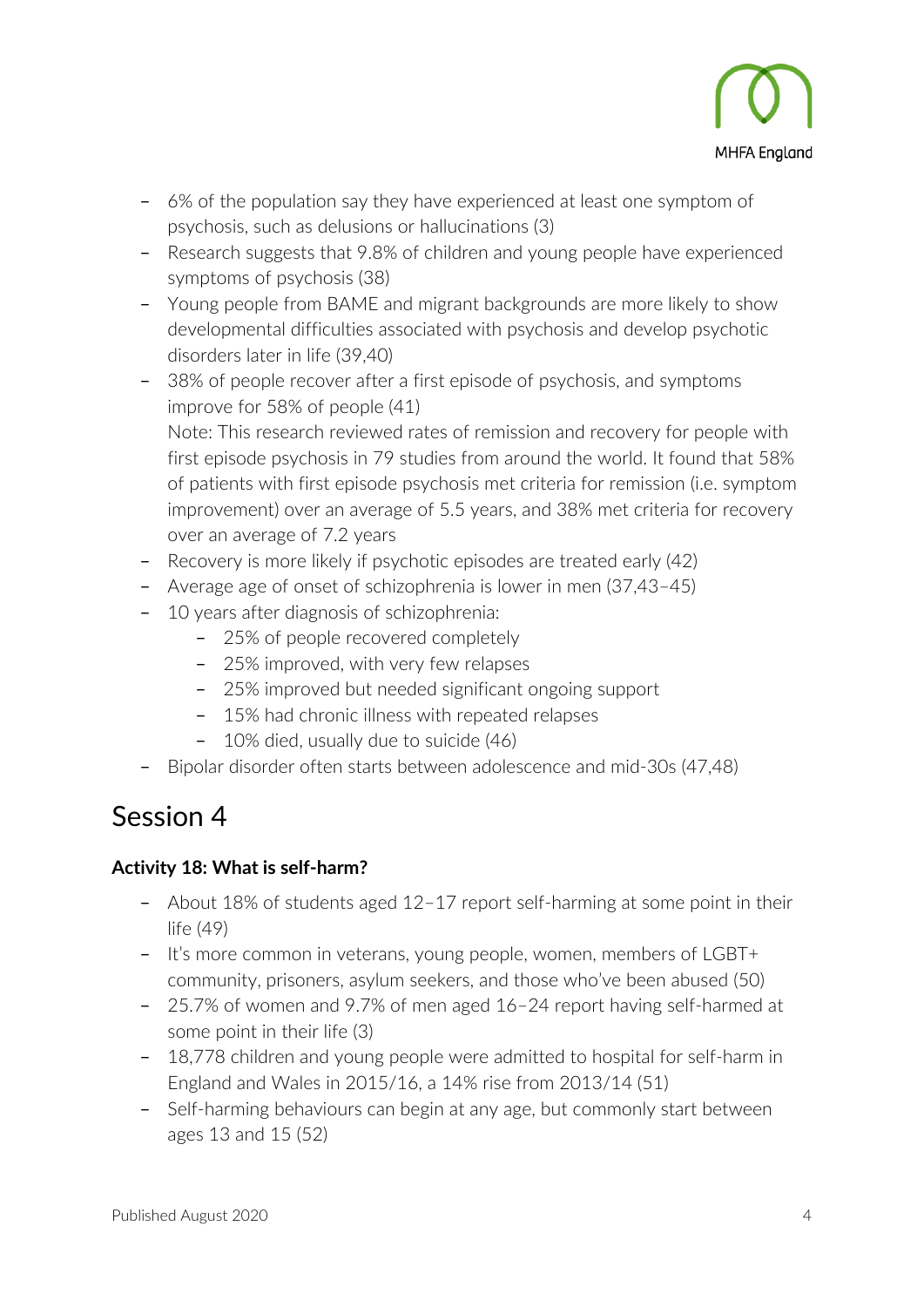

- In 2018/19, ChildLine provided 13,406 counselling sessions about self-harm across the UK (53)
- People who self-harm are approximately 49 times more likely to die by suicide (54)

Note: Further information on suicide risk following self-harm can be found in (55,56). Information on suicide risk following self-harm in children and young people can be found in (57,58)

## **Activity 19: What are eating disorders?**

- Up to 725,000 people in the UK have an eating disorder (59)
- 0.4% of 5–19 year olds experience symptoms of an eating disorder (17)
- Hospital episode statistics data shows 2,703 people were admitted to hospital for an eating disorder in 2015/16, an 8% drop from the previous 12 months. 91% were female (60)
- The most common age of hospital admission was 15 years for both females and males (60)
- About 25% of those experiencing symptoms of eating disorders are male (61)
- Young people who identify as LGBT+ are more likely to show symptoms of eating disorders than those who do not identify as LGBT (19,20,62)

#### Anorexia nervosa

- Those diagnosed with anorexia are at high risk of premature death and suicide (63)
- Anorexia often co-occurs with other mental and physical health issues (64)
- Average age of onset of anorexia is 16 years (65)
- About 50% of anorexia patients fully recover, about 30% improve and about 20% stay chronically ill (64,65)

#### Bulimia nervosa

- 0.8% of people in the UK meet criteria for bulimia (66)
- More common in females (67–69)
- Most commonly diagnosed in females aged 16–20 (67)
- 45% recover fully, 27% improve, 23% stay chronically ill (70)

#### Binge eating disorder

– More common than anorexia or bulimia: 3.6% of people in the UK meet criteria for binge eating disorder (66)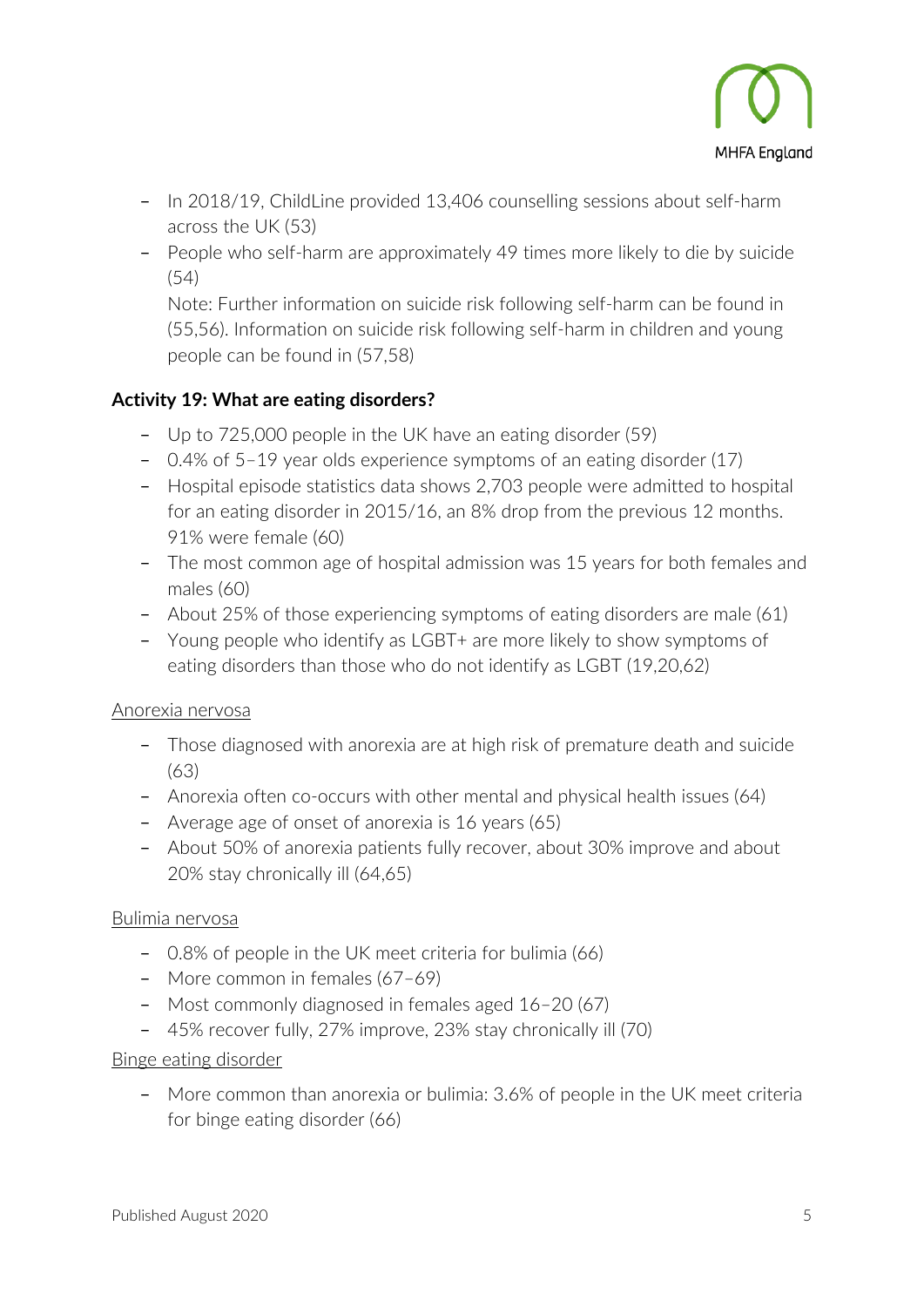

## References

- 1. Public Health England. Health profile for England: 2019 [Internet]. 2019. Available from: [https://www.gov.uk/government/publications/health-profile-for](https://www.gov.uk/government/publications/health-profile-for-england-2019)[england-2019](https://www.gov.uk/government/publications/health-profile-for-england-2019)
- 2. Mental Health Taskforce NE. The Five Year Forward View for Mental Health: One Year On. 2017 [cited 2017 May 23]; Available from: [https://www.england.nhs.uk/wp-content/uploads/2017/03/fyfv-mh-one-year](https://www.england.nhs.uk/wp-content/uploads/2017/03/fyfv-mh-one-year-on.pdf)[on.pdf](https://www.england.nhs.uk/wp-content/uploads/2017/03/fyfv-mh-one-year-on.pdf)
- 3. McManus S, Bebbington P, Jenkins R, Brugha T. Mental health and wellbeing in England: Adult Psychiatric Morbidity Survey 2014 [Internet]. Leeds; 2016. Available from: [http://content.digital.nhs.uk/catalogue/PUB21748/apms-2014](http://content.digital.nhs.uk/catalogue/PUB21748/apms-2014-full-rpt.pdf) [full-rpt.pdf](http://content.digital.nhs.uk/catalogue/PUB21748/apms-2014-full-rpt.pdf)
- 4. OECD. PISA 2018 Results Volume III: What school life means for students' lives [Internet]. Paris; 2019. Available from: [https://www.oecd](https://www.oecd-ilibrary.org/education/pisa-2018-results-volume-iii_acd78851-en)[ilibrary.org/education/pisa-2018-results-volume-iii\\_acd78851-en](https://www.oecd-ilibrary.org/education/pisa-2018-results-volume-iii_acd78851-en)
- 5. Rees G, Goswami H, Pople L, Bradshaw J, Keung A, Main G. The Good Childhood Report 2013 [Internet]. 2013 [cited 2019 Feb 14]. Available from: [https://www.childrenssociety.org.uk/sites/default/files/good\\_childhood\\_report\\_](https://www.childrenssociety.org.uk/sites/default/files/good_childhood_report_2013_final.pdf) [2013\\_final.pdf](https://www.childrenssociety.org.uk/sites/default/files/good_childhood_report_2013_final.pdf)
- 6. Sadler K, Vizard T, Ford T, Goodman A, Goodman R, Mcmanus S. Mental Health of Children and Young People in England, 2017: Trends and characteristics [Internet]. 2018 [cited 2019 Jan 7]. Available from: [https://digital.nhs.uk/data](https://digital.nhs.uk/data-and-information/publications/statistical/mental-health-of-children-and-young-people-in-england/2017/2017)[and-information/publications/statistical/mental-health-of-children-and-young](https://digital.nhs.uk/data-and-information/publications/statistical/mental-health-of-children-and-young-people-in-england/2017/2017)[people-in-england/2017/2017](https://digital.nhs.uk/data-and-information/publications/statistical/mental-health-of-children-and-young-people-in-england/2017/2017)
- 7. Davies SC. Annual Report of the Chief Medical Officer 2013, Public Mental Health Priorities: Investing in the Evidence [Internet]. 2014. Available from: [https://www.gov.uk/government/uploads/system/uploads/attachment\\_data/file](https://www.gov.uk/government/uploads/system/uploads/attachment_data/file/413196/CMO_web_doc.pdf) [/413196/CMO\\_web\\_doc.pdf](https://www.gov.uk/government/uploads/system/uploads/attachment_data/file/413196/CMO_web_doc.pdf)
- 8. Kessler RC, Berglund P, Demler O, Jin R, Merikangas KR, Walters EE. Lifetime prevalence and age-of-onset distributions of DSM-IV disorders in the National Comorbidity Survey Replication. Archives of General Psychiatry [Internet]. 2005 Jun 1 [cited 2018 Oct 16];62(6):593. Available from: <http://archpsyc.jamanetwork.com/article.aspx?doi=10.1001/archpsyc.62.6.593>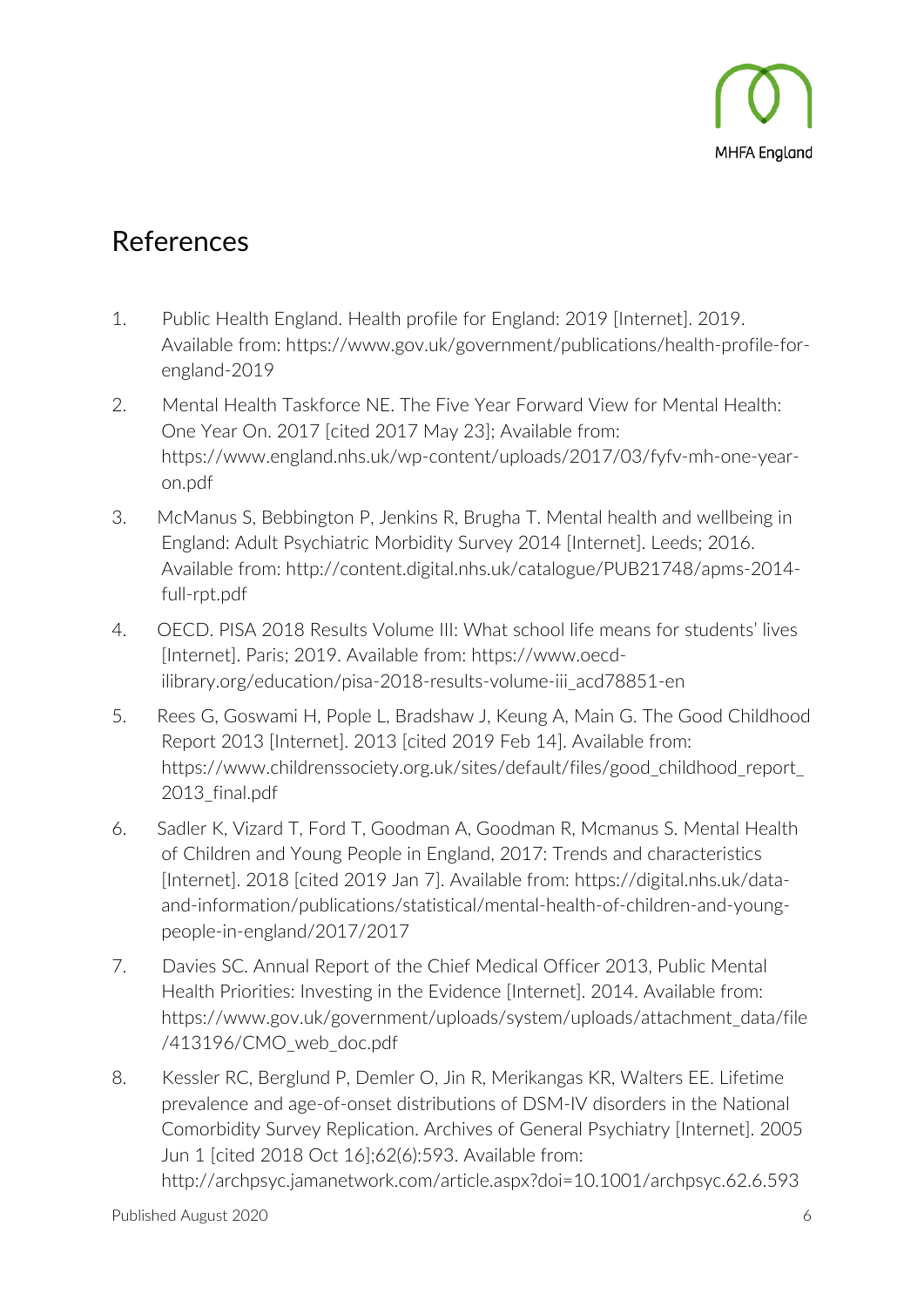

- 9. Mandalia D, Ford T, Hill S, Sadler K, Vizard T, Goodman A, et al. Mental Health of Children and Young People in England, 2017: Professional services, informal support, and education [Internet]. 2018 [cited 2019 Jan 7]. Available from: [https://digital.nhs.uk/data-and-information/publications/statistical/mental](https://digital.nhs.uk/data-and-information/publications/statistical/mental-health-of-children-and-young-people-in-england/2017/2017)[health-of-children-and-young-people-in-england/2017/2017](https://digital.nhs.uk/data-and-information/publications/statistical/mental-health-of-children-and-young-people-in-england/2017/2017)
- 10. Children's Commissioner for England. Protecting children from harm: A critical assessment of child sexual abuse in the family network in England and priorities for action [Internet]. London; 2015 [cited 2019 Feb 14]. Available from: [https://www.childrenscommissioner.gov.uk/wp](https://www.childrenscommissioner.gov.uk/wp-content/uploads/2017/06/Protecting-children-from-harm-full-report.pdf)[content/uploads/2017/06/Protecting-children-from-harm-full-report.pdf](https://www.childrenscommissioner.gov.uk/wp-content/uploads/2017/06/Protecting-children-from-harm-full-report.pdf)
- 11. Bhui K, Ullrich S, Kallis C, Coid JW. Criminal justice pathways to psychiatric care for psychosis. British Journal of Psychiatry [Internet]. 2015 Dec 1 [cited 2020 Aug 6];207(6):523–9. Available from: <https://www.ncbi.nlm.nih.gov/pmc/articles/PMC4664857/>
- 12. Faulkner J. Class of 2011 Yearbook: How happy are young people and why does it matter? [Internet]. Doncaster; 2011 [cited 2017 May 31]. Available from: [https://www.relate.org.uk/sites/default/files/publication-class-2011-yearbook-](https://www.relate.org.uk/sites/default/files/publication-class-2011-yearbook-2011.pdf)[2011.pdf](https://www.relate.org.uk/sites/default/files/publication-class-2011-yearbook-2011.pdf)
- 13. Barter C, McCarry M, Berridge D, Evans K. Partner exploitation and violence in teenage intimate relationships. 2009; Available from: [https://www.nspcc.org.uk/globalassets/documents/research-reports/partner](https://www.nspcc.org.uk/globalassets/documents/research-reports/partner-exploitation-violence-teenage-intimate-relationships-report.pdf)[exploitation-violence-teenage-intimate-relationships-report.pdf](https://www.nspcc.org.uk/globalassets/documents/research-reports/partner-exploitation-violence-teenage-intimate-relationships-report.pdf)
- 14. Leen E, Sorbring E, Mawer M, Holdsworth E, Helsing B, Bowen E. Prevalence, dynamic risk factors and the efficacy of primary interventions for adolescent dating violence: An international review. Aggression and Violent Behavior [Internet]. 2013 Jan 1 [cited 2019 Feb 15];18(1):159–74. Available from: <https://www.sciencedirect.com/science/article/pii/S1359178912001292>
- 15. Young H, Turney C, White J, Bonell C, Lewis R, Fletcher A. Dating and relationship violence among 16–19 year olds in England and Wales: a crosssectional study of victimization. Journal of Public Health [Internet]. 2018 Dec 1 [cited 2019 Feb 15];40(4):738–46. Available from: <https://academic.oup.com/jpubhealth/article/40/4/738/4614416>
- 16. Barter C, Stanley N, Wood M, Lanau A, Aghtaie N, Larkins C, et al. Young people's online and face-to-face experiences of interpersonal violence and abuse and their subjective impact across five European countries. Psychology of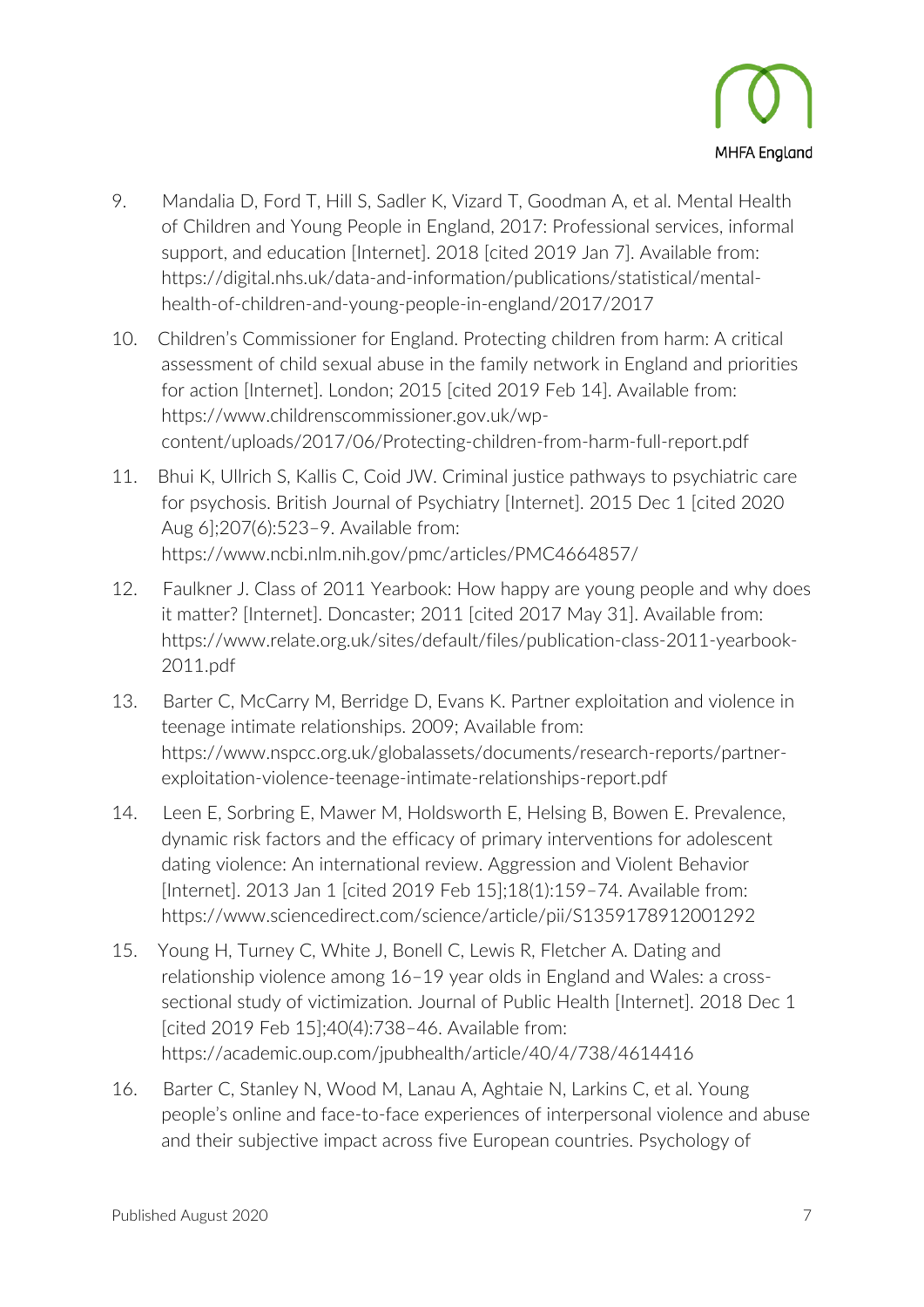

Violence [Internet]. 2017 Jul [cited 2019 Feb 15];7(3):375–84. Available from: <http://doi.apa.org/getdoi.cfm?doi=10.1037/vio0000096>

- 17. Marcheselli F, Brodie E, Yeoh SN, Pearce N, McManus S, Sadler K, et al. Mental Health of Children and Young People in England, 2017: Behaviours, lifestyles and identities [Internet]. 2018 [cited 2019 Jan 7]. Available from: [https://digital.nhs.uk/data-and-information/publications/statistical/mental](https://digital.nhs.uk/data-and-information/publications/statistical/mental-health-of-children-and-young-people-in-england/2017/2017)[health-of-children-and-young-people-in-england/2017/2017](https://digital.nhs.uk/data-and-information/publications/statistical/mental-health-of-children-and-young-people-in-england/2017/2017)
- 18. Butler C, Joiner R, Bradley R, Bowles M, Bowes A, Russell C, et al. Self-harm prevalence and ideation in a community sample of cis, trans and other youth. International Journal of Transgenderism [Internet]. 2019 [cited 2019 Jun 10]; Available from: <https://www.tandfonline.com/doi/abs/10.1080/15532739.2019.1614130>
- 19. Calzo JP, Austin SB, Micali N. Sexual orientation disparities in eating disorder symptoms among adolescent boys and girls in the UK. European Child & Adolescent Psychiatry [Internet]. 2018 Nov 17 [cited 2019 Jun 11];27(11):1483–90. Available from: [http://link.springer.com/10.1007/s00787-](http://link.springer.com/10.1007/s00787-018-1145-9) [018-1145-9](http://link.springer.com/10.1007/s00787-018-1145-9)
- 20. Connolly MD, Zervos MJ, Barone CJ, Johnson CC, Joseph CLM. The mental health of transgender youth: Advances in understanding. Journal of Adolescent Health [Internet]. 2016 Nov 1 [cited 2019 Jun 11];59(5):489–95. Available from: <https://www.sciencedirect.com/science/article/pii/S1054139X1630146X>
- 21. Lucassen MF, Stasiak K, Samra R, Frampton CM, Merry SN. Sexual minority youth and depressive symptoms or depressive disorder: A systematic review and meta-analysis of population-based studies. Australian & New Zealand Journal of Psychiatry [Internet]. 2017 Aug [cited 2020 Jan 15];51(8):774–87. Available from:<http://journals.sagepub.com/doi/10.1177/0004867417713664>
- 22. Brooks F, Chester K, Klemera E, Magnusson J. Cyberbullying: An analysis of data from the Health Behaviour in School-aged Children (HBSC) survey for England, 2014 [Internet]. London; 2017 [cited 2018 Oct 15]. Available from: [https://assets.publishing.service.gov.uk/government/uploads/system/uploads/at](https://assets.publishing.service.gov.uk/government/uploads/system/uploads/attachment_data/file/621070/Health_behaviour_in_school_age_children_cyberbullying.pdf) tachment data/file/621070/Health\_behaviour\_in\_school\_age\_children\_cyberbull\_ [ying.pdf](https://assets.publishing.service.gov.uk/government/uploads/system/uploads/attachment_data/file/621070/Health_behaviour_in_school_age_children_cyberbullying.pdf)
- 23. Przybylski AK, Bowes L. Cyberbullying and adolescent well-being in England: a population-based cross-sectional study. The Lancet Child & Adolescent Health [Internet]. 2017 Sep 1 [cited 2018 Oct 15];1(1):19–26. Available from: <https://www.sciencedirect.com/science/article/pii/S2352464217300111>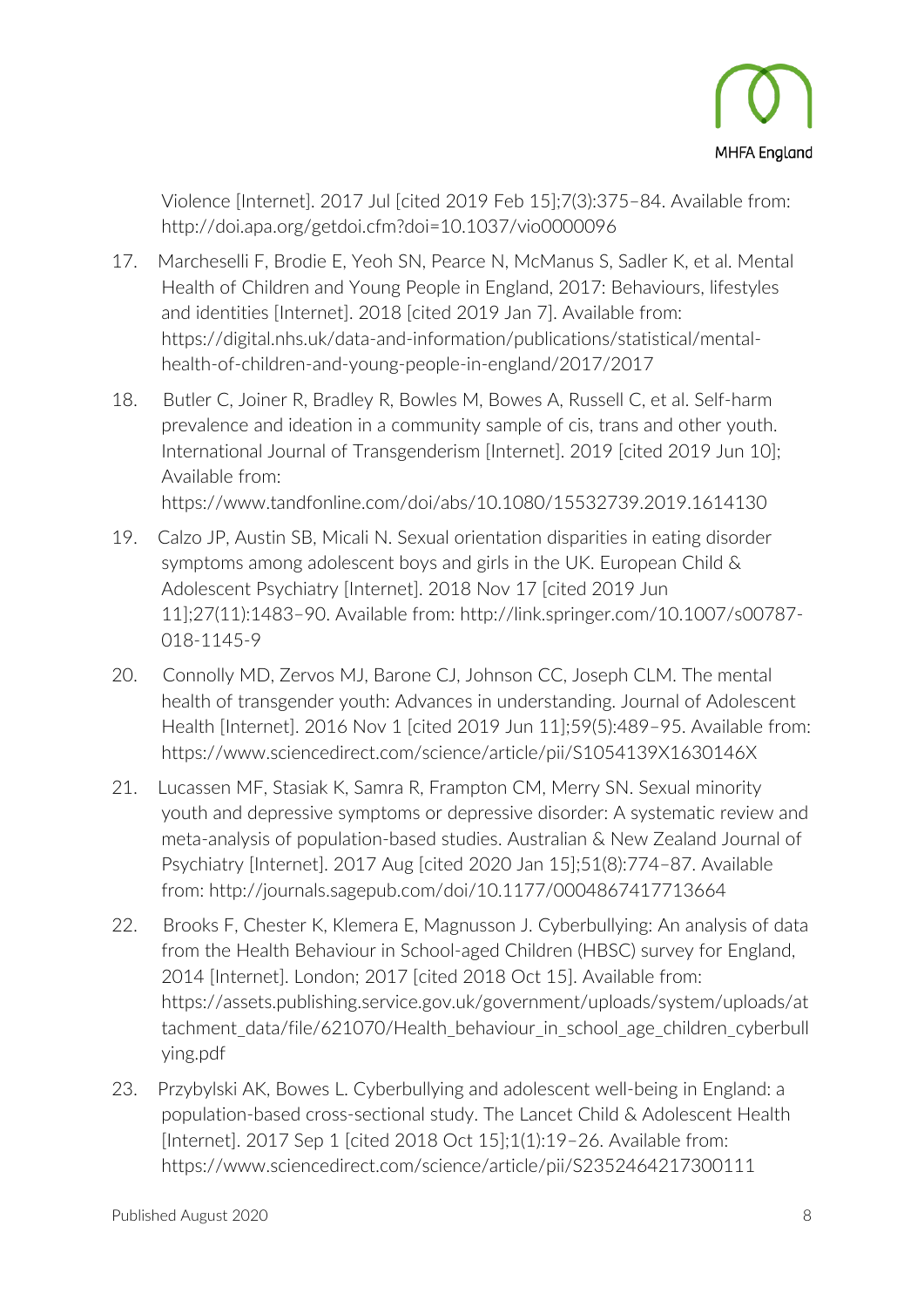

- 24. NSPCC. How safe are our children? The most comprehensive overview of child protection in the UK [Internet]. 2017. Available from: [https://www.nspcc.org.uk/globalassets/documents/research-reports/how-safe](https://www.nspcc.org.uk/globalassets/documents/research-reports/how-safe-children-2017-report.pdf)[children-2017-report.pdf](https://www.nspcc.org.uk/globalassets/documents/research-reports/how-safe-children-2017-report.pdf)
- 25. Vizard T, Pearce N, Davis J, Sadler K, Ford T, Goodman R, et al. Mental Health of Children and Young People in England, 2017: Emotional disorders [Internet]. 2018 [cited 2019 Jan 7]. Available from: [https://digital.nhs.uk/data-and](https://digital.nhs.uk/data-and-information/publications/statistical/mental-health-of-children-and-young-people-in-england/2017/2017)[information/publications/statistical/mental-health-of-children-and-young](https://digital.nhs.uk/data-and-information/publications/statistical/mental-health-of-children-and-young-people-in-england/2017/2017)[people-in-england/2017/2017](https://digital.nhs.uk/data-and-information/publications/statistical/mental-health-of-children-and-young-people-in-england/2017/2017)
- 26. Irish M, Solmi F, Mars B, King M, Lewis G, Pearson RM, et al. Depression and self-harm from adolescence to young adulthood in sexual minorities compared with heterosexuals in the UK: a population-based cohort study. The Lancet Child & Adolescent Health [Internet]. 2019 Feb 1 [cited 2019 Jun 11];3(2):91–8. Available from:

<https://www.sciencedirect.com/science/article/abs/pii/S2352464218303432>

- 27. Thapar A, Collishaw S, Pine DS, Thapar AK. Depression in adolescence. Lancet [Internet]. 2012 Mar 17 [cited 2019 Feb 15];379(9820):1056–67. Available from:<http://www.ncbi.nlm.nih.gov/pubmed/22305766>
- 28. Brent D, Maalouf F. Depressive disorders in childhood and adolescence. In: Thapar A, Pine DS, Leckman JF, Scott S, Snowling MJ, Taylor E, editors. Rutter's Child and Adolescent Psychiatry [Internet]. 6th Editio. Chichester, UK: John Wiley & Sons, Ltd; 2015 [cited 2019 Feb 15]. p. 874–92. Available from: <http://doi.wiley.com/10.1002/9781118381953.ch63>
- 29. Cullen KR, Bortnova A. Mood Disorders in Children and Adolescents. In: Fatemi SH, Clayton P, editors. The Medical Basis of Psychiatry [Internet]. 4th Editio. New York, NY: Springer New York; 2016 [cited 2019 Feb 15]. p. 371–400. Available from: [http://link.springer.com/10.1007/978-1-4939-2528-5\\_19](http://link.springer.com/10.1007/978-1-4939-2528-5_19)
- 30. Jones A, Robinson E, Oginni O, Rahman Q, Rimes KA. Anxiety disorders, gender nonconformity, bullying and self-esteem in sexual minority adolescents: prospective birth cohort study. Journal of Child Psychology and Psychiatry [Internet]. 2017 Nov 1 [cited 2019 Jun 7];58(11):1201–9. Available from: <http://doi.wiley.com/10.1111/jcpp.12757>
- 31. Thorne N, Witcomb GL, Nieder T, Nixon E, Yip A, Arcelus J. A comparison of mental health symptomatology and levels of social support in young treatment seeking transgender individuals who identify as binary and non-binary. International Journal of Transgenderism [Internet]. 2018 May 8 [cited 2019 Jun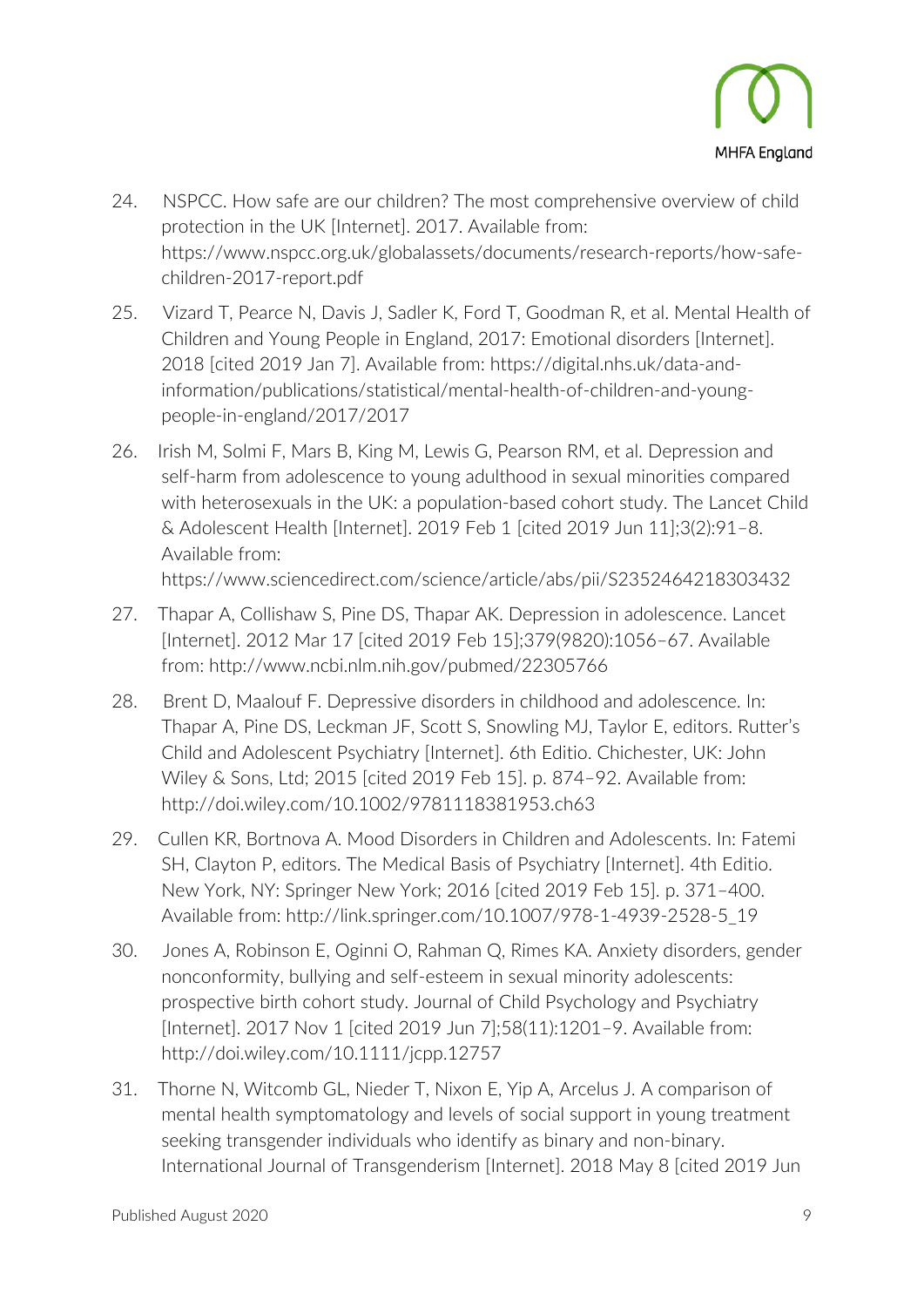

11];1–10. Available from: <https://www.tandfonline.com/doi/full/10.1080/15532739.2018.1452660>

- 32. Office for National Statistics. Suicides in the UK: 2018 registrations [Internet]. 2019 [cited 2020 Jan 6]. Available from: [https://www.ons.gov.uk/peoplepopulationandcommunity/birthsdeathsandmarria](https://www.ons.gov.uk/peoplepopulationandcommunity/birthsdeathsandmarriages/deaths/bulletins/suicidesintheunitedkingdom/2018registrations) [ges/deaths/bulletins/suicidesintheunitedkingdom/2018registrations](https://www.ons.gov.uk/peoplepopulationandcommunity/birthsdeathsandmarriages/deaths/bulletins/suicidesintheunitedkingdom/2018registrations)
- 33. World Health Organization. Preventing Suicide [Internet]. Geneva; 2000 [cited 2017 Aug 31]. Available from: [http://www.who.int/mental\\_health/media/en/56.pdf](http://www.who.int/mental_health/media/en/56.pdf)
- 34. Rodway C, Tham SG, Ibrahim S, Turnbull P, Windfuhr K, Shaw J, et al. Suicide in children and young people in England: a consecutive case series. The Lancet Psychiatry [Internet]. 2016 Aug 1 [cited 2020 Jan 15];3(8):751–9. Available from:<https://www.sciencedirect.com/science/article/pii/S2215036616300943>
- 35. Rimes KA, Goodship N, Ussher G, Baker D, West E. Non-binary and binary transgender youth: Comparison of mental health, self-harm, suicidality, substance use and victimization experiences. International Journal of Transgenderism [Internet]. 2017 [cited 2019 Jun 10]; Available from: <https://www.tandfonline.com/doi/full/10.1080/15532739.2017.1370627>
- 36. NSPCC, Childline. The Courage to Talk: Childline annual review 2017/18 [Internet]. 2018 [cited 2019 Feb 15]. Available from: [https://learning.nspcc.org.uk/media/1596/courage-talk-childline-annual-review-](https://learning.nspcc.org.uk/media/1596/courage-talk-childline-annual-review-2017-18.pdf)[2017-18.pdf](https://learning.nspcc.org.uk/media/1596/courage-talk-childline-annual-review-2017-18.pdf)
- 37. Drake RJ, Addington J, Viswanathan AC, Lewis SW, Cotter J, Yung AR, et al. How age and gender predict illness course in a first-episode nonaffective psychosis cohort. The Journal of clinical psychiatry [Internet]. 2016 [cited 2019 Feb 14];77(3):e283-9. Available from: <https://europepmc.org/abstract/med/26890690>
- 38. Healy C, Brannigan R, Dooley N, Coughlan H, Clarke M, Kelleher I, et al. Childhood and adolescent psychotic experiences and risk of mental disorder: A systematic review and meta-analysis [Internet]. Vol. 49, Psychological Medicine. Cambridge University Press; 2019 [cited 2020 Jan 7]. p. 1589–99. Available from: [https://www.cambridge.org/core/journals/psychological](https://www.cambridge.org/core/journals/psychological-medicine/article/childhood-and-adolescent-psychotic-experiences-and-risk-of-mental-disorder-a-systematic-review-and-metaanalysis/4689485386C31BC5F235FB174B4732CC)[medicine/article/childhood-and-adolescent-psychotic-experiences-and-risk-of](https://www.cambridge.org/core/journals/psychological-medicine/article/childhood-and-adolescent-psychotic-experiences-and-risk-of-mental-disorder-a-systematic-review-and-metaanalysis/4689485386C31BC5F235FB174B4732CC)[mental-disorder-a-systematic-review-and](https://www.cambridge.org/core/journals/psychological-medicine/article/childhood-and-adolescent-psychotic-experiences-and-risk-of-mental-disorder-a-systematic-review-and-metaanalysis/4689485386C31BC5F235FB174B4732CC)[metaanalysis/4689485386C31BC5F235FB174B4732CC](https://www.cambridge.org/core/journals/psychological-medicine/article/childhood-and-adolescent-psychotic-experiences-and-risk-of-mental-disorder-a-systematic-review-and-metaanalysis/4689485386C31BC5F235FB174B4732CC)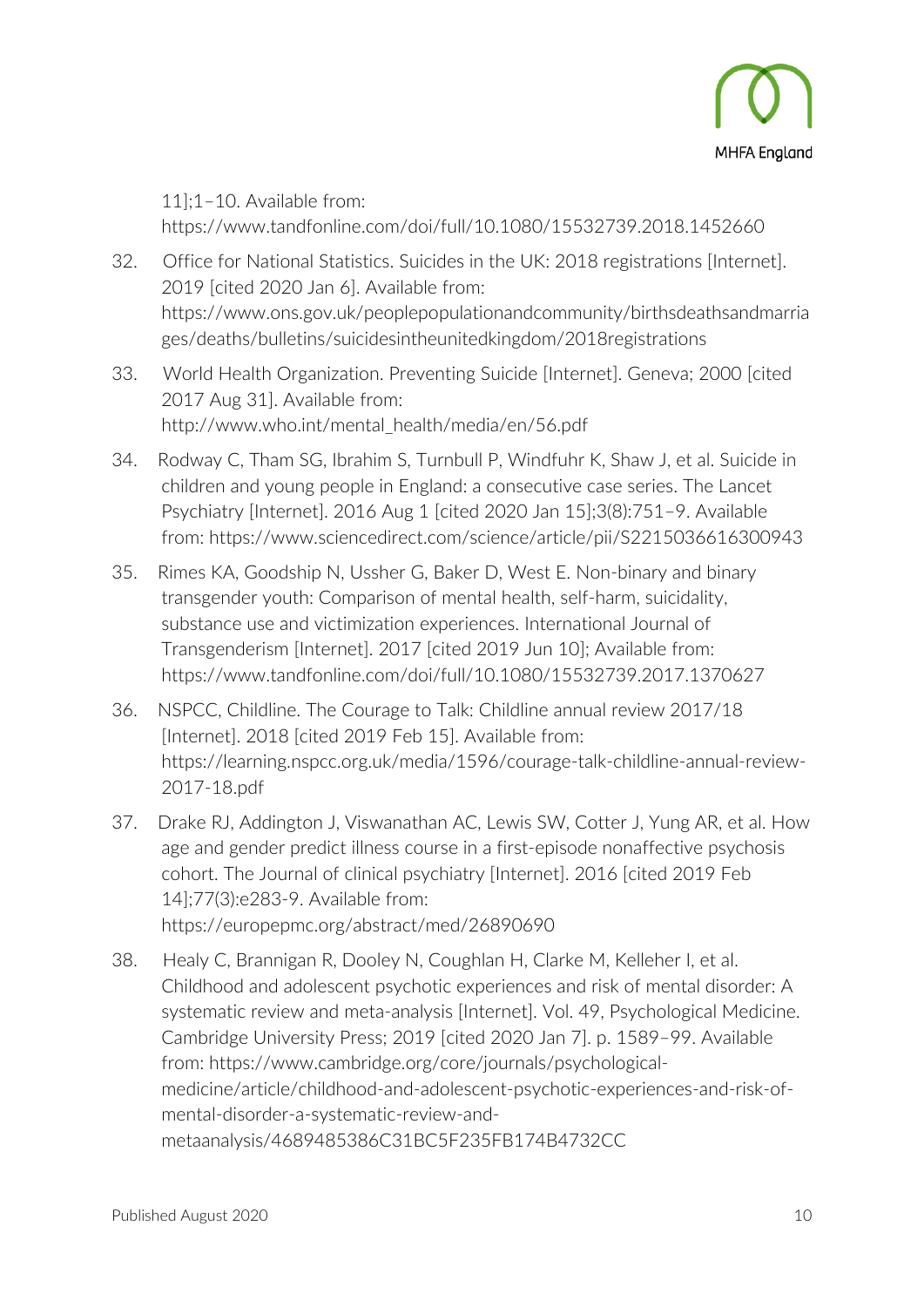

- 39. Laurens KR, Cullen AE. Toward earlier identification and preventative intervention in schizophrenia: evidence from the London Child Health and Development Study. Social Psychiatry and Psychiatric Epidemiology [Internet]. 2016 [cited 2019 Jun 7];51:475–91. Available from: <https://link.springer.com/content/pdf/10.1007%2Fs00127-015-1151-x.pdf>
- 40. Kirkbride JB, Hameed Y, Ioannidis K, Ankireddypalli G, Crane CM, Nasir M, et al. Ethnic minority status, age-at-immigration and psychosis risk in rural environments: Evidence from the SEPEA study. Schizophrenia Bulletin [Internet]. 2017 [cited 2019 Jun 7];43(6):1251–61. Available from: [https://academic.oup.com/schizophreniabulletin/article](https://academic.oup.com/schizophreniabulletin/article-abstract/43/6/1251/3829518)[abstract/43/6/1251/3829518](https://academic.oup.com/schizophreniabulletin/article-abstract/43/6/1251/3829518)
- 41. Lally J, Ajnakina O, Stubbs B, Cullinane M, Murphy KC, Gaughran F, et al. Remission and recovery from first-episode psychosis in adults: systematic review and meta-analysis of long-term outcome studies. British Journal of Psychiatry [Internet]. 2017 Dec 2 [cited 2019 Feb 15];211(06):350–8. Available from: [https://www.cambridge.org/core/product/identifier/S0007125000285632/typ](https://www.cambridge.org/core/product/identifier/S0007125000285632/type/journal_article) [e/journal\\_article](https://www.cambridge.org/core/product/identifier/S0007125000285632/type/journal_article)
- 42. Santesteban-Echarri O, Paino M, Rice S, González-Blanch C, McGorry P, Gleeson J, et al. Predictors of functional recovery in first-episode psychosis: A systematic review and meta-analysis of longitudinal studies. Clinical Psychology Review [Internet]. 2017 Dec 1 [cited 2019 Feb 15];58:59-75. Available from: <https://www.sciencedirect.com/science/article/pii/S0272735817301472>
- 43. Riecher-Rössler A, Butler S, Kulkarni J. Sex and gender differences in schizophrenic psychoses–a critical review. Archives of Women's Mental Health [Internet]. 2018 Dec 16 [cited 2019 Feb 15];21(6):627–48. Available from: <http://link.springer.com/10.1007/s00737-018-0847-9>
- 44. Eranti S v., MacCabe JH, Bundy H, Murray RM. Gender difference in age at onset of schizophrenia: a meta-analysis. Psychological Medicine [Internet]. 2013 Jan 8 [cited 2016 Dec 2];43(01):155–67. Available from: <http://www.ncbi.nlm.nih.gov/pubmed/22564907>
- 45. Miettunen J, Immonen J, McGrath JJ, Isohanni M, Jääskeläinen E. The Age of Onset of Schizophrenia Spectrum Disorders. In: de Girolamo G, McGorry PD, Sartorius N, editors. Age of Onset of Mental Disorders [Internet]. Springer International Publishing; 2019 [cited 2020 Jan 9]. p. 55–73. Available from: [https://link.springer.com/chapter/10.1007/978-3-319-72619-9\\_4](https://link.springer.com/chapter/10.1007/978-3-319-72619-9_4)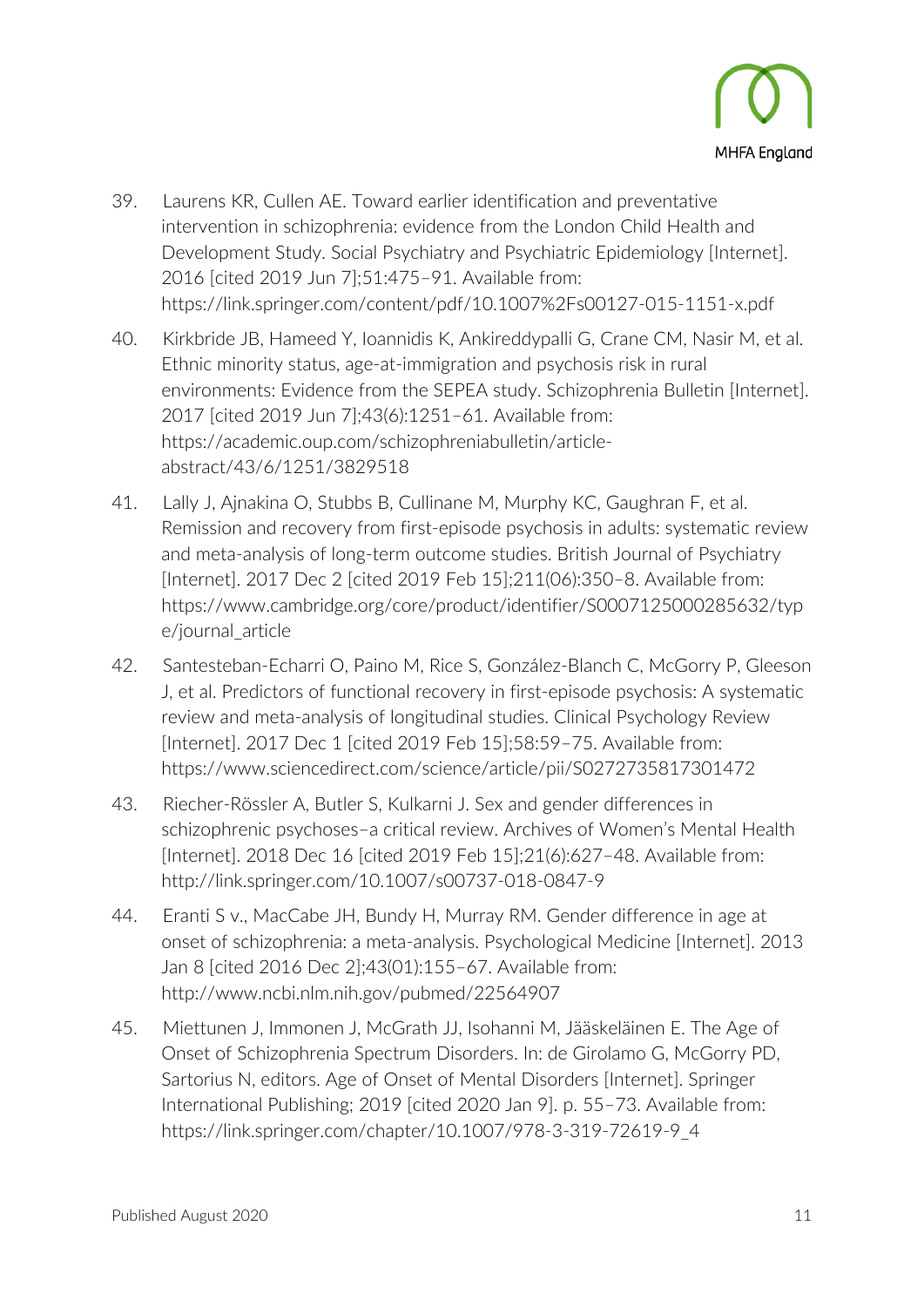

- 46. Torrey EF. Surviving Schizophrenia: A Family Manual. 6th ed. New York: Harper Perennial; 2013.
- 47. Dagani J, Baldessarini RJ, Signorini G, Nielssen O, de Girolamo G, Large M. The Age of Onset of Bipolar Disorders. In: de Girolamo G, McGorry PD, Sartorius N, editors. Age of Onset of Mental Disorders [Internet]. Springer International Publishing; 2019 [cited 2020 Jan 9]. p. 75–110. Available from: [https://link.springer.com/chapter/10.1007/978-3-319-72619-9\\_5](https://link.springer.com/chapter/10.1007/978-3-319-72619-9_5)
- 48. Bellivier F, Etain B, Malafosse A, Henry C, Kahn J-P, Elgrabli-Wajsbrot O, et al. Age at onset in bipolar I affective disorder in the USA and Europe. The World Journal of Biological Psychiatry [Internet]. 2014 Jul 21 [cited 2018 Jul 2];15(5):369–76. Available from: <http://www.tandfonline.com/doi/full/10.3109/15622975.2011.639801>
- 49. Geulayov G, Casey D, McDonald KC, Foster P, Pritchard K, Wells C, et al. Incidence of suicide, hospital-presenting non-fatal self-harm, and communityoccurring non-fatal self-harm in adolescents in England (the iceberg model of self-harm): a retrospective study. The Lancet Psychiatry [Internet]. 2018 Feb 1 [cited 2018 Oct 15];5(2):167–74. Available from: [https://www.thelancet.com/journals/lanpsy/article/PIIS2215-0366\(17\)30478-](https://www.thelancet.com/journals/lanpsy/article/PIIS2215-0366(17)30478-9/fulltext) [9/fulltext](https://www.thelancet.com/journals/lanpsy/article/PIIS2215-0366(17)30478-9/fulltext)
- 50. Royal College of Psychiatrists. Self-harm, suicide and risk: helping people who self-harm [Internet]. 2010. Available from: [https://www.rcpsych.ac.uk/docs/default-source/improving-care/better-mh](https://www.rcpsych.ac.uk/docs/default-source/improving-care/better-mh-policy/college-reports/college-report-cr158.pdf?sfvrsn=fcf95b93_2)[policy/college-reports/college-report-cr158.pdf?sfvrsn=fcf95b93\\_2](https://www.rcpsych.ac.uk/docs/default-source/improving-care/better-mh-policy/college-reports/college-report-cr158.pdf?sfvrsn=fcf95b93_2)
- 51. NSPCC. Rise in children hospitalised for self-harm as thousands contact Childline | NSPCC [Internet]. 2016 [cited 2017 Jul 14]. Available from: [https://www.nspcc.org.uk/what-we-do/news-opinion/rise-children-hospitalised](https://www.nspcc.org.uk/what-we-do/news-opinion/rise-children-hospitalised-self-harm-thousands-contact-childline/)[self-harm-thousands-contact-childline/](https://www.nspcc.org.uk/what-we-do/news-opinion/rise-children-hospitalised-self-harm-thousands-contact-childline/)
- 52. Morey Y, Mellon D, Dailami N, Verne J, Tapp A. Adolescent self-harm in the community: an update on prevalence using a self-report survey of adolescents aged 13–18 in England. Journal of Public Health [Internet]. 2017 Mar 1 [cited 2019 Feb 14];39(1):58–64. Available from: [https://academic.oup.com/jpubhealth/article](https://academic.oup.com/jpubhealth/article-lookup/doi/10.1093/pubmed/fdw010)[lookup/doi/10.1093/pubmed/fdw010](https://academic.oup.com/jpubhealth/article-lookup/doi/10.1093/pubmed/fdw010)
- 53. NSPCC, Childline. Childline annual review 2018-19 [Internet]. 2019. Available from: [https://learning.nspcc.org.uk/media/1898/childline-annual-review-2018-](https://learning.nspcc.org.uk/media/1898/childline-annual-review-2018-19.pdf) [19.pdf](https://learning.nspcc.org.uk/media/1898/childline-annual-review-2018-19.pdf)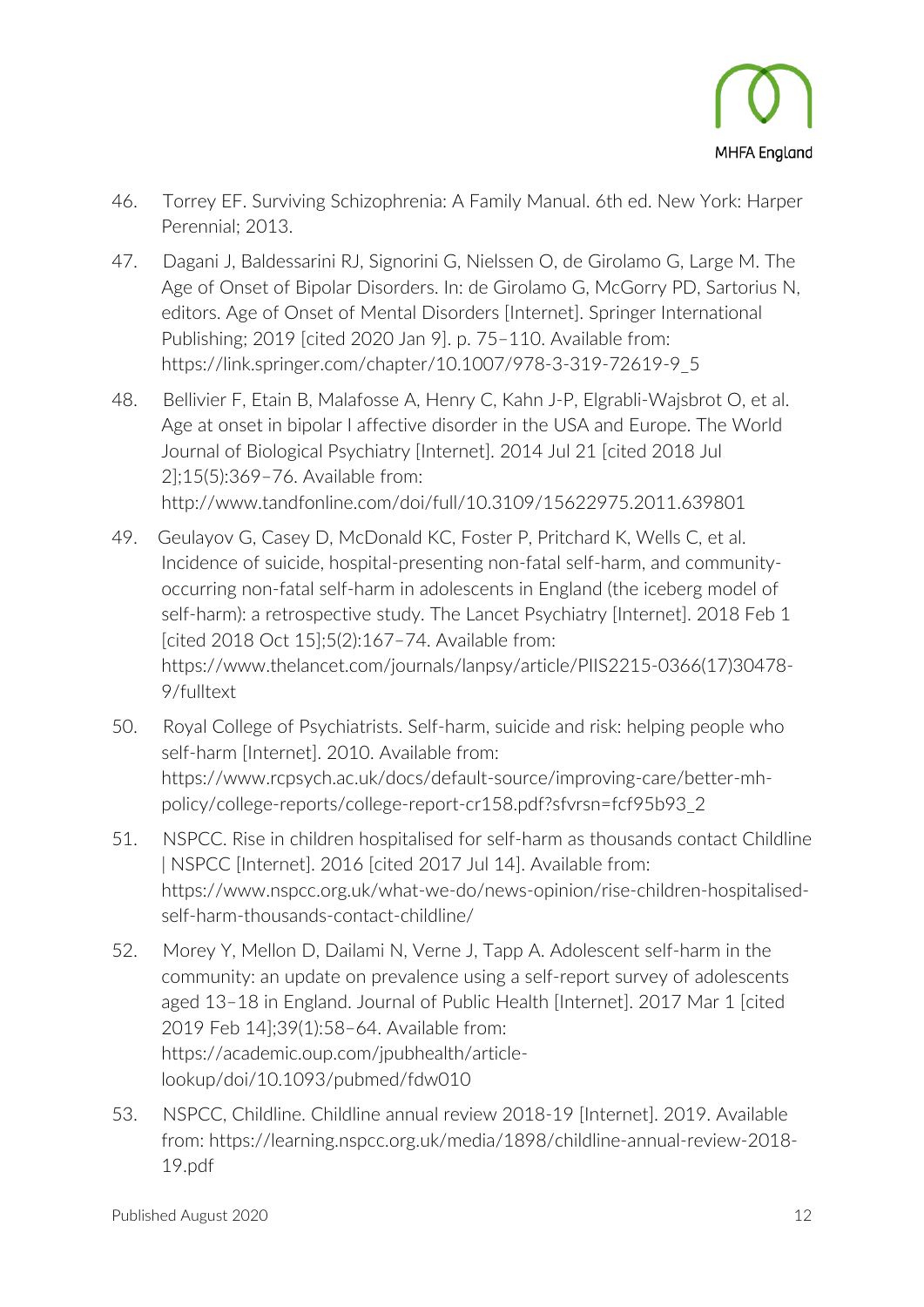

- 54. Hawton K, Bergen H, Cooper J, Turnbull P, Waters K, Ness J, et al. Suicide following self-harm: findings from the Multicentre Study of Self-Harm in England, 2000-2012. Journal of affective disorders [Internet]. 2015 Apr 1 [cited 2018 Apr 24];175:147–51. Available from: <http://www.ncbi.nlm.nih.gov/pubmed/25617686>
- 55. Geulayov G, Casey D, Bale L, Brand F, Clements C, Farooq B, et al. Suicide following presentation to hospital for non-fatal self-harm in the Multicentre Study of Self-harm: a long-term follow-up study. The Lancet Psychiatry [Internet]. 2019 Dec 1 [cited 2020 Jan 7];6(12):1021–30. Available from: [https://www.thelancet.com/journals/lanpsy/article/PIIS2215-0366\(19\)30402-](https://www.thelancet.com/journals/lanpsy/article/PIIS2215-0366(19)30402-X/fulltext) [X/fulltext](https://www.thelancet.com/journals/lanpsy/article/PIIS2215-0366(19)30402-X/fulltext)
- 56. Carr MJ, Ashcroft DM, Kontopantelis E, While D, Awenat Y, Cooper J, et al. Premature death among primary care patients with a history of self-harm. Annals of Family Medicine [Internet]. 2017 May 1 [cited 2020 Jan 7];15(3):246–54. Available from:<http://www.annfammed.org/content/15/3/246.long>
- 57. Castellví P, Lucas-Romero E, Miranda-Mendizábal A, Parés-Badell O, Almenara J, Alonso I, et al. Longitudinal association between self-injurious thoughts and behaviors and suicidal behavior in adolescents and young adults: A systematic review with meta-analysis [Internet]. Vol. 215, Journal of Affective Disorders. Elsevier B.V.; 2017 [cited 2020 Jan 15]. p. 37–48. Available from: [https://www.sciencedirect.com/science/article/abs/pii/S016503271631672X?v](https://www.sciencedirect.com/science/article/abs/pii/S016503271631672X?via%3Dihub) [ia%3Dihub](https://www.sciencedirect.com/science/article/abs/pii/S016503271631672X?via%3Dihub)
- 58. Hawton K, Bale L, Brand F, Townsend E, Ness J, Waters K, et al. Mortality in children and adolescents following presentation to hospital after non-fatal selfharm in the Multicentre Study of Self-harm: a prospective observational cohort study. The Lancet Child & Adolescent Health [Internet]. 2020 Jan [cited 2020 Jan 15]; Available from: <https://linkinghub.elsevier.com/retrieve/pii/S2352464219303736>
- 59. Beat. The costs of eating disorders: Social, health and economic impact [Internet]. 2015. Available from: [https://www.beateatingdisorders.org.uk/uploads/documents/2017/10/the](https://www.beateatingdisorders.org.uk/uploads/documents/2017/10/the-costs-of-eating-disorders-final-original.pdf)[costs-of-eating-disorders-final-original.pdf](https://www.beateatingdisorders.org.uk/uploads/documents/2017/10/the-costs-of-eating-disorders-final-original.pdf)
- 60. Health and Social Care Information Centre. Hospital Episode Statistics: Provisional monthly topic of interest: Eating disorders [Internet]. 2016 [cited 2017 Jul 17]. Available from: [http://content.digital.nhs.uk/catalogue/PUB20298/prov-mont-hes-admi-outp](http://content.digital.nhs.uk/catalogue/PUB20298/prov-mont-hes-admi-outp-ae-April%202015%20to%20January%202016-toi-rep.pdf)[ae-April 2015 to January 2016-toi-rep.pdf](http://content.digital.nhs.uk/catalogue/PUB20298/prov-mont-hes-admi-outp-ae-April%202015%20to%20January%202016-toi-rep.pdf)

Published August 2020 13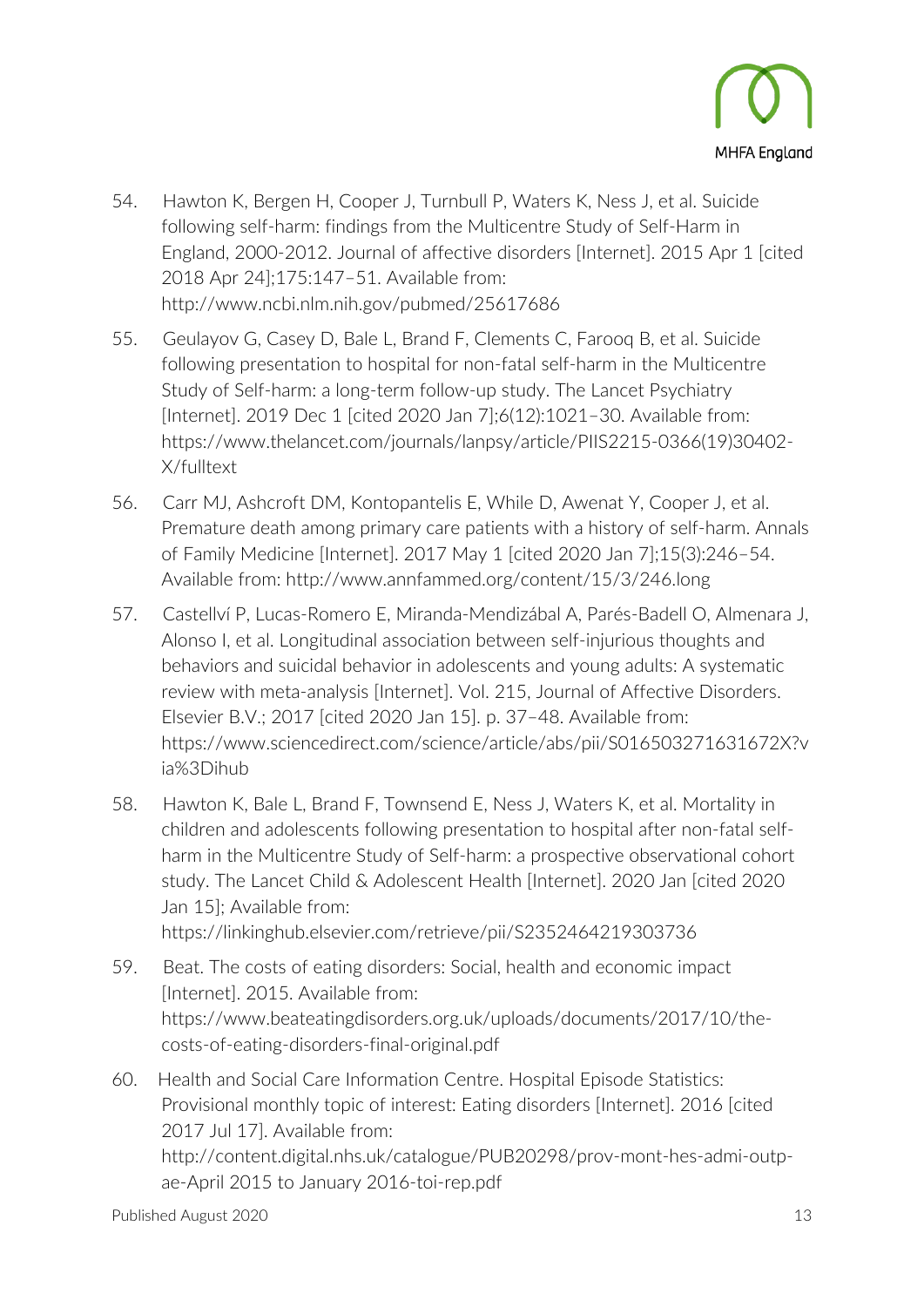

- 61. Sweeting H, Walker L, MacLean A, Patterson C, Räisänen U, Hunt K. Prevalence of eating disorders in males: a review of rates reported in academic research and UK mass media. International journal of men's health [Internet]. 2015 [cited 2016 Dec 2];14(2). Available from: <http://www.ncbi.nlm.nih.gov/pubmed/26290657>
- 62. Coelho JS, Suen J, Clark BA, Marshall SK, Geller J, Lam PY. Eating Disorder Diagnoses and Symptom Presentation in Transgender Youth: a Scoping Review [Internet]. Vol. 21, Current Psychiatry Reports. Current Medicine Group LLC 1; 2019 [cited 2020 Jan 15]. Available from: <https://link.springer.com/article/10.1007/s11920-019-1097-x>
- 63. Chesney E, Goodwin GM, Fazel S. Risks of all-cause and suicide mortality in mental disorders: a meta-review. World Psychiatry [Internet]. 2014 Jun 1 [cited 2017 Jul 10];13(2):153–60. Available from: <http://doi.wiley.com/10.1002/wps.20128>
- 64. Zipfel S, Giel KE, Bulik CM, Hay P, Schmidt U. Anorexia nervosa: aetiology, assessment, and treatment. The Lancet Psychiatry [Internet]. 2015 Dec 1 [cited 2019 Feb 15];2(12):1099–111. Available from: <https://linkinghub.elsevier.com/retrieve/pii/S2215036615003569>
- 65. Crow SJ, Eckert ED. Anorexia Nervosa and Bulimia Nervosa. In: Fatemi SH, Clayton P, editors. The Medical Basis of Psychiatry [Internet]. 4th Editio. New York, NY: Springer New York; 2016 [cited 2019 Feb 15]. p. 211–28. Available from: [http://link.springer.com/10.1007/978-1-4939-2528-5\\_12](http://link.springer.com/10.1007/978-1-4939-2528-5_12)
- 66. Solmi F, Hotopf M, Hatch SL, Treasure J, Micali N. Eating disorders in a multiethnic inner-city UK sample: prevalence, comorbidity and service use. Social Psychiatry and Psychiatric Epidemiology [Internet]. 2016 Mar 2 [cited 2019 Feb 15];51(3):369–81. Available from: [http://link.springer.com/10.1007/s00127-](http://link.springer.com/10.1007/s00127-015-1146-7) [015-1146-7](http://link.springer.com/10.1007/s00127-015-1146-7)
- 67. Wood S, Marchant A, Allsopp M, Wilkinson K, Bethel J, Jones H, et al. Epidemiology of eating disorders in primary care in children and young people: A Clinical Practice Research Datalink study in England. BMJ Open [Internet]. 2019 Jul 1 [cited 2020 Jan 7];9(8). Available from: <https://bmjopen.bmj.com/content/9/8/e026691>
- 68. American Psychiatric Association. Diagnostic and Statistical Manual of Mental Disorders, 5th Edition [Internet]. American Psychiatric Association; 2013 [cited 2018 Oct 15]. Available from: <https://psychiatryonline.org/doi/book/10.1176/appi.books.9780890425596>